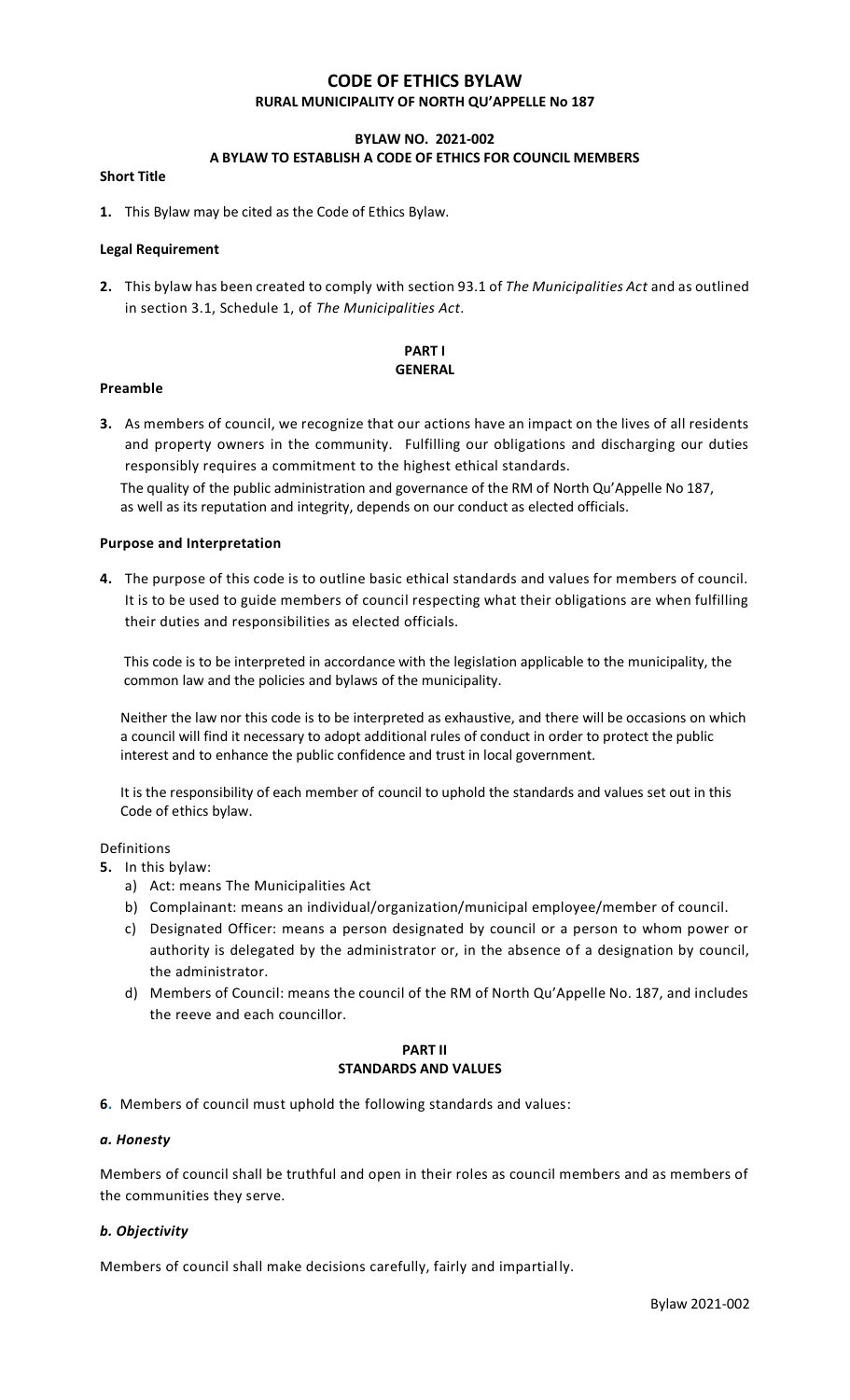# *c. Respect*

Members of council shall treat every person, including other members of council, municipal employees and the public, with dignity, understanding and respect.

Members of council shall not engage in discrimination, bullying or harassment in their roles as members of council. They shall not use derogatory language towards others, shall respect the rights of other people and groups, shall treat people with courtesy and shall recognize the importance of the different roles' others play in local government decision making.

# *d. Transparency and Accountability*

Members of council shall endeavour to conduct and convey council business and all their duties in an open and transparent manner, other than those discussions that are authorized to be dealt with in a confidential manner in closed session, so that stakeholders can view the process and rationale used to reach decisions and the reasons for taking certain actions.

Members of council are responsible for the decisions that they make. This responsibility includes acts of commission and acts of omission.

# *e. Confidentiality*

Members of council shall refrain from disclosing or releasing any confidential information acquired by virtue of their office except when required by law or authorized by council to do so. Members shall not take advantage of or obtain private benefit from information that is obtained in the course of or as a result of their official duties or position and that is not in the public domain. This includes complying with *The Local Authority Freedom of Information and Protection of Privacy Act in their* capacity as members of council of a local authority.

# *f. Leadership and the Public Interest*

Members of council shall serve their constituents in a conscientious and diligent manner and act in the best interests of the municipality. A member shall strive, by focussing on issues important to the community and demonstrating leadership, to build and inspire the public's trust and confidence in local government.

Members of council are expected to perform their duties in a manner that will bear close public scrutiny and shall not provide the potential or opportunity for personal benefit, wrongdoing or unethical conduct.

## *g. Responsibility*

Members of council shall act responsibly and in accordance with the Acts of the Parliament of Canada and the Legislature of Saskatchewan, including *The Municipalities Act*.

Members of council shall disclose actual or potential conflicts of interest, either financial or otherwise, related to their responsibilities as members of council, following the policies and procedures of the municipality, and exercising all conferred powers strictly for the purpose for which the powers have been conferred; AND members of council are individually responsible for preventing potential and actual conflicts of interest.

## **7. Actions During Municipal Election Periods**

No member of Council shall use the facilities, equipment, supplies, services or other resources of the municipality (including RM, Organized Hamlet newsletters, the municipal website and websites linked through the municipal website) for any election campaign or campaign-related activities. Any campaign-related activities that occur in any municipal facility must take place in a location that is normally available for rental to the public and which has been arrange through the normal rental process. No member shall use the services of municipal staff for election-related purposes during hours in which those municipal staff members receive any compensation from the municipality. During the period between Nomination Day and the date of the election Council members will: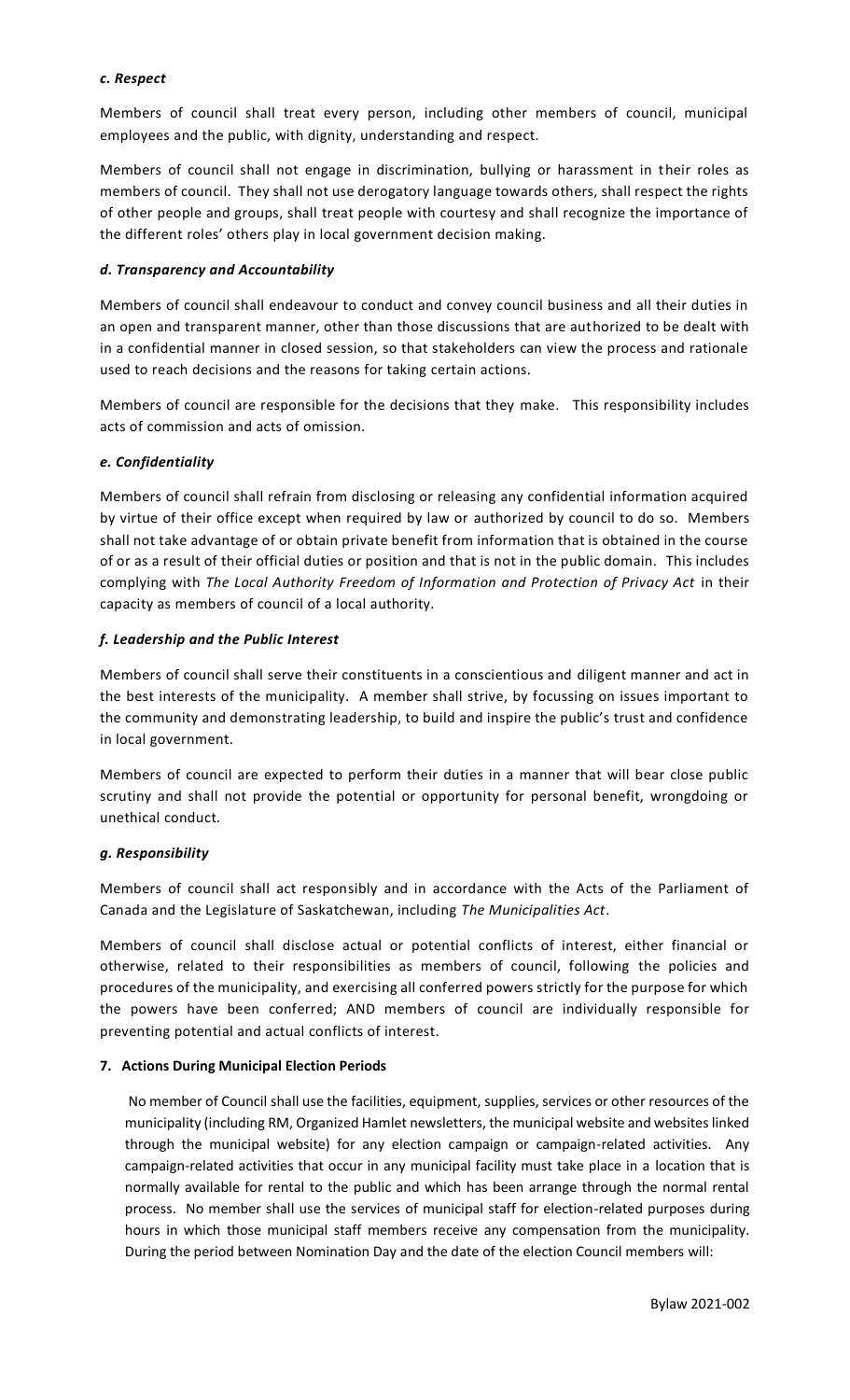- i. refrain from using any municipally owned resources, including but not limited to cell phones, business cards, laptop computers, tablets, municipal phone number, municipal email address, and municipal logo, for election-related purposes
- ii. Refrain from using municipal postage or other municipal resources for mass mailings of any kind.
- iii. Strictly adhere to all of the rules that govern candidates in local elections.

#### **PART III COMPLAINT PROCESS**

*Procedural Fairness will be maintained for the complainant and the alleged member(s).*

## **Informal Complaint Process**

8. Any person who has witnessed or believes that a member of council has contravened the bylaw may advise the member that they are in contravention of this bylaw and encourage the member to stop. {*The informal complaint process should be, (if possible), the initial means of remedying an alleged code of ethics complaint as this may provide the ability to resolve emergent disputes early, and may minimize the potential for escalation of a complaint, as well as minimizing costs at the rate payers' expense.}*

#### **Formal Complaint Process**

- 9. To report an alleged contravention of the bylaw, the complainant shall submit the Complaint form found in Schedule A, in person or by sending the form directly to the Administrator, by mail, e-mail, fax or courier, along with a fee as outlined in schedule C for each complaint; *(other administrative and or investigative fees may apply)*. (Instructions, requirements, and fee schedule for filing a complaint found in Schedule C).
- 10. As soon as possible after receiving the completed complaint, the designated officer will issue the Receipt of Complaint form found in Schedule B.
- 11. Within 10 business days of issuing the Receipt of Complaint, the designated officer will review the complaint to ensure the following:
	- a) The complaint meets the scope of the code of ethics bylaw; and
	- b) The complainant form is filled out completely and in detail., *see Schedule C for instruction*
	- **c)** After review of the complaint, the designated officer shall within 5 business days notify: i) The complainant in writing that the complaint does not meet the scope of this bylaw or that the complaint form is not filled out completely, If applicable, the designated officer will direct the complainant to another process for addressing the complaint; OR

ii) The complainant in writing that the complainant meets the requirements of this bylaw; The alleged council member(s) in writing that a complaint has been filed pursuant to this bylaw, along with a confidential copy of the complaint in order for them to respond.

- 12. The designated officer shall inform all parties of the following:
	- a) Who will be investigating the complaint; as decided by Council.
	- b) The investigation process;
	- c) When the investigation will be initiated; and
	- d) How the investigation's findings will be communicated.
	- e) At the next council meeting, upon being informed by the designated officer, council will acknowledge by resolution that a code of ethics complaint has been filed and will initiate the type of investigation process; and which investigation fee will be required, as per Schedule C.

#### **Investigation – Option 1: Council is the Investigator**

- 13. Council shall establish a committee to investigate, report and to make recommendations based on the findings of the complaint to council. This committee will be established by resolution on an ad-hoc basis.
- 14. The council member(s) who the complaint is made against shall not participate in conducting the investigation.
- 15. If the complainant is a council member, that council member shall not participate in conducting the investigation.
- 16. If the committee, is of the opinion that a complaint is frivolous, vexatious or not made in good faith, or that there are no grounds or insufficient grounds for an investigation, an investigation shall not be conducted, or where an investigation has begun, it shall be terminated.
- 17. The investigation shall be done in a confidential, objective and impartial way.
- 18. The investigation must, as is reasonably possible, protect the names of all parties involved.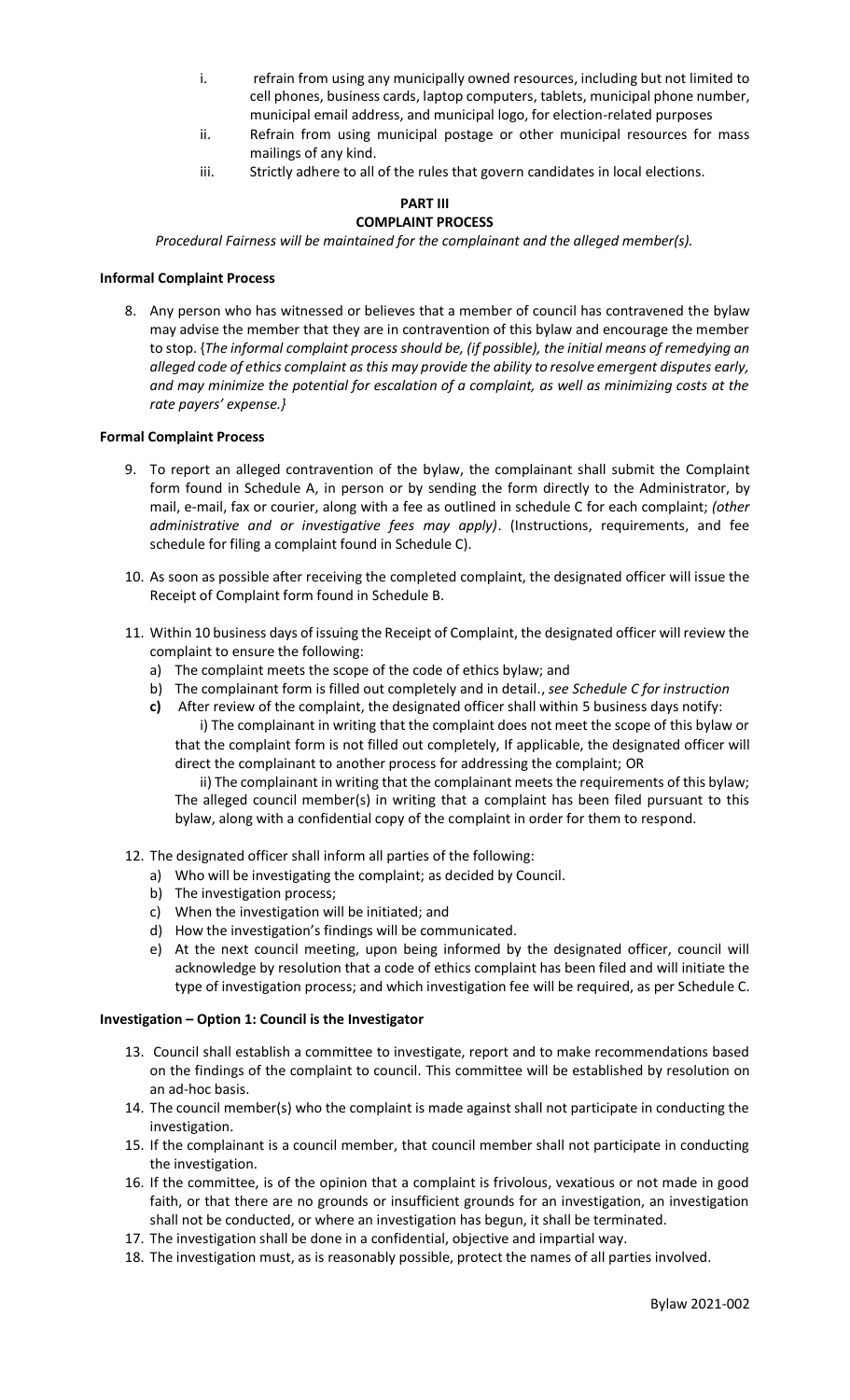- 19. The investigation committee shall review the complaint and clarify any information with the complainant, if required.
- 20. The investigation committee must determine what section(s), if any, of this bylaw was contravened.
- 21. The investigative committee shall serve a copy of the complaint and supporting documents to the alleged council member(s) and request to meet with the council member so they may provide their response to the allegation. This meeting should take place within **40** business days of receiving complaint.
- 22. The investigation committee must verify the information provided from all parties, which may include speaking to anyone relevant to the complaint.
- 23. When the investigative committee is satisfied that all the relevant information has been provided, they will prepare a written report summarizing the allegations, the findings and their recommendation as to whether or not the complaint is substantiated.
- 24. The complainant and the alleged council member(s) shall be provided a copy of the written report.
- 25. The investigating committee will provide the report to council in a closed meeting.
- 26. The council member(s) who the complaint is made against shall not participate in the closed meeting.
- 27. If the complainant is a council member, that council member shall not participate in the closed meeting.
- 28. If council is satisfied with the report from the investigation committee, in an open meeting, council shall pass a resolution stating that the complaint is either unsubstantiated or substantiated.
- 29. If the complaint is unsubstantiated, it is deemed dismissed and council shall notify all parties involved of the following:
	- a) The reason the complaint is dismissed; and
	- b) The ability to contact Ombudsman Saskatchewan if they feel they have been treated unfairly in the handling of the complaint.
- 30. If the complaint is substantiated, council shall provide all parties involved the following:
	- a) The reasons for the substantiation;
	- b) What remedial action(s), if any, will be imposed as per Part III, clause 40; and
	- c) Information about the ability to contact Ombudsman Saskatchewan if they feel they have been treated unfairly in the handling of the complaint.

## **Investigation – Option 2: Third Party is the Investigator**

- 31. The investigation must, as is reasonably possible, protect the names of all parties involved.
- 32. The investigation shall be done in a confidential, objective and unbiased way.
- 33. At a minimum, the investigation must:
	- a) Clarify what the complaint is about;
	- b) Verify the information provided in the complaint is relevant and accurate;
	- c) Provide an opportunity for all parties involved to review the preliminary findings and to provide contrary and /or additional information that may be relevant;
	- d) Determine what section(s), if any, of this bylaw was contravened; and
	- e) Summarize the results of the investigation into a written report.
- 34. The investigator will provide the report to council in a closed meeting.
- 35. The Council member(s) who the complaint is made against shall not participate in the closed meeting.
- 36. If the complainant is a council member that council member shall not participate in the closed meeting.
- 37. Upon the report from the investigator, in an open meeting, council shall pass a resolution stating that the complaint is either unsubstantiated or substantiated.
- 38. If the complaint is unsubstantiated**,** it is deemed dismissed and council shall notify all parties involved the following:
	- a) The reasons the complaint is dismissed; and
	- b) The ability to contact Ombudsman Saskatchewan if they feel they have been treated unfairly in the handling of the complaint.
- 39. If the complaint is substantiated**,** council shall provide all parties involved the following:
	- a) The reasons for the substantiation;
	- b) What remedial actions(s), if any will be imposed as per Part lll, clause 40;
	- c) Information about the ability to contact the Ombudsman Saskatchewan if they feel they have been treated unfairly in the handling of the complaint.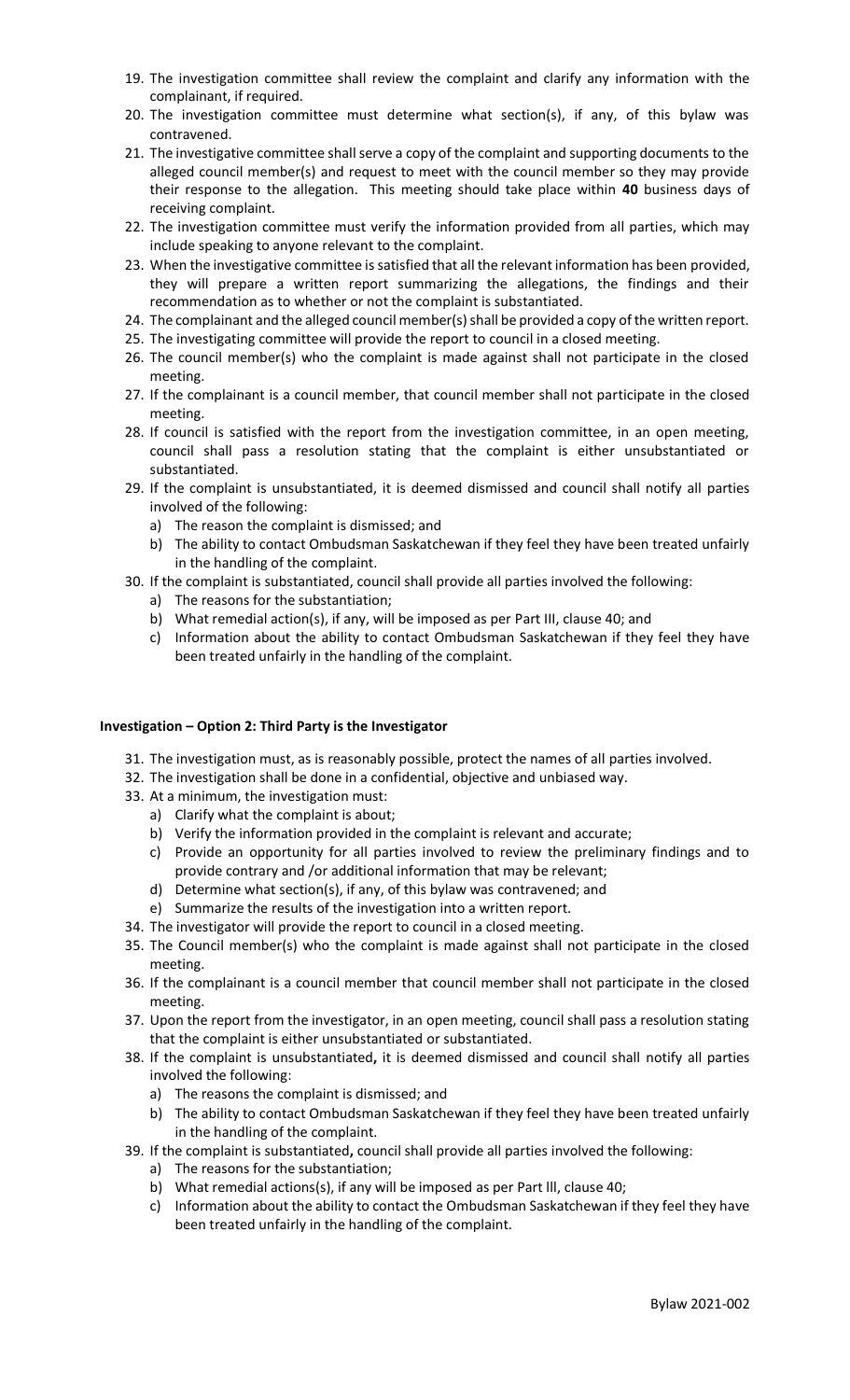#### **PART III REMEDIAL ACTION**

## **Remedial Action if Contravention Occurs**

- 40. Should a Member of a Council breach any of the principles outlined in this code, the possible courses of action that are available to Council include but are not limited to:
	- a. An apology, either written and/or verbal, by the Member of Council to the impacted individual(s), Council, and/or the general public.
	- b. Educational training on ethical and respectful conduct.
	- c. Removal of the Member from Council Committees and/or bodies.
	- d. Dismissal of the Member from a position of Chairperson of a Committee.
	- e. Reduction in remuneration and/or benefits and/or expenses.
- 41. Failure to comply with the course(s) of action set out by council may lead to further remedial action and possibly to suspension.

#### **Dispute Resolution**

- 42. If council believes it to be desirable, council may offer the parties to a complaint an opportunity to mediate the complaint.
- 43. Mediation must be agreed upon by all parties
- 44. Mediation shall be handled by a neutral third-party who has experience in the mediation process.
- 45. Mediation shall be confidential.
- 46. Meditation fees will be shared between the RM of North Qu'Appelle No. 187, and the complainant, if agreed by all parties to seek mediation. A written notice from the complainant agreeing to mediation will be required prior to any mediation session being made. The shared fee will be calculated prior to the mediation, and the complainant's share payable to the RM of North Qu'Appelle No. 187 five (5) business days prior to mediation hearing.

# **PART lV**

# **COMING INTO FORCE**

- 47. This bylaw shall come into effect on the day of its final passing.
- 48. Bylaw No. 2017-01 is hereby repealed.

{Seal}

Reeve

Administrator

\_\_\_\_\_\_\_\_\_\_\_\_\_\_\_\_\_\_\_\_\_\_\_\_\_\_\_\_\_\_\_\_\_\_\_\_

\_\_\_\_\_\_\_\_\_\_\_\_\_\_\_\_\_\_\_\_\_\_\_\_\_\_\_\_\_\_\_\_\_\_\_\_

Read a third time and adopted this \_\_\_\_\_\_ day of \_\_\_\_\_\_\_\_\_\_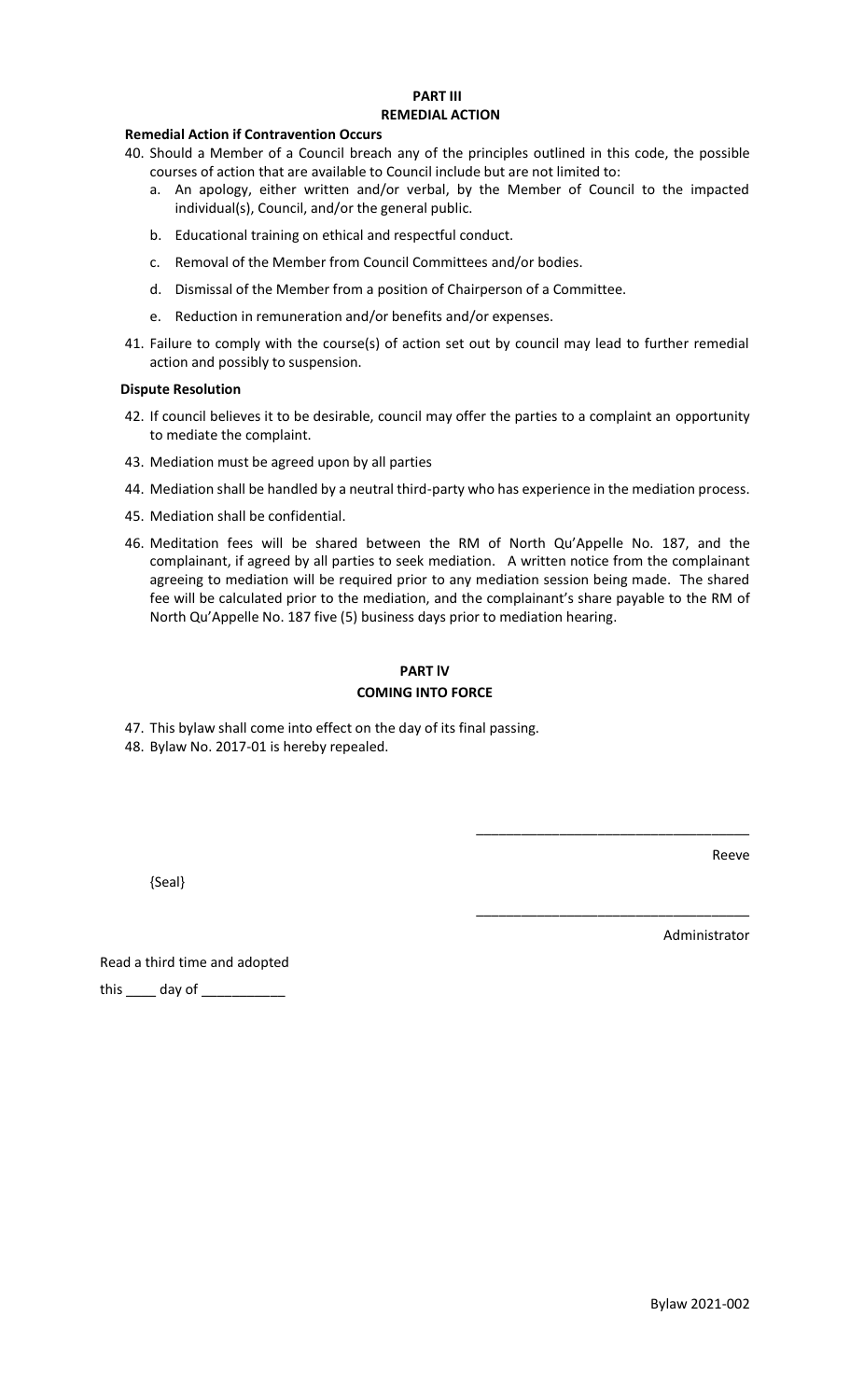#### **Schedule A**

#### **Formal Complaint Form**

Complainant Name: \_\_\_\_\_\_\_\_\_\_

Complainant Email: \_\_\_\_

I have reasonable and probable grounds to believe that council member(s):

has (have) contravened the Code of Ethics Bylaw by reason(s) of the following:

- 1. Insert date(s), time and location of conduct
- 2. Include the sections of the Code of Ethics Bylaw that have been contravened. (Please include reason(s) why you chose that section(s)).

3. Provide the particulars and names of all persons involved and of all witnesses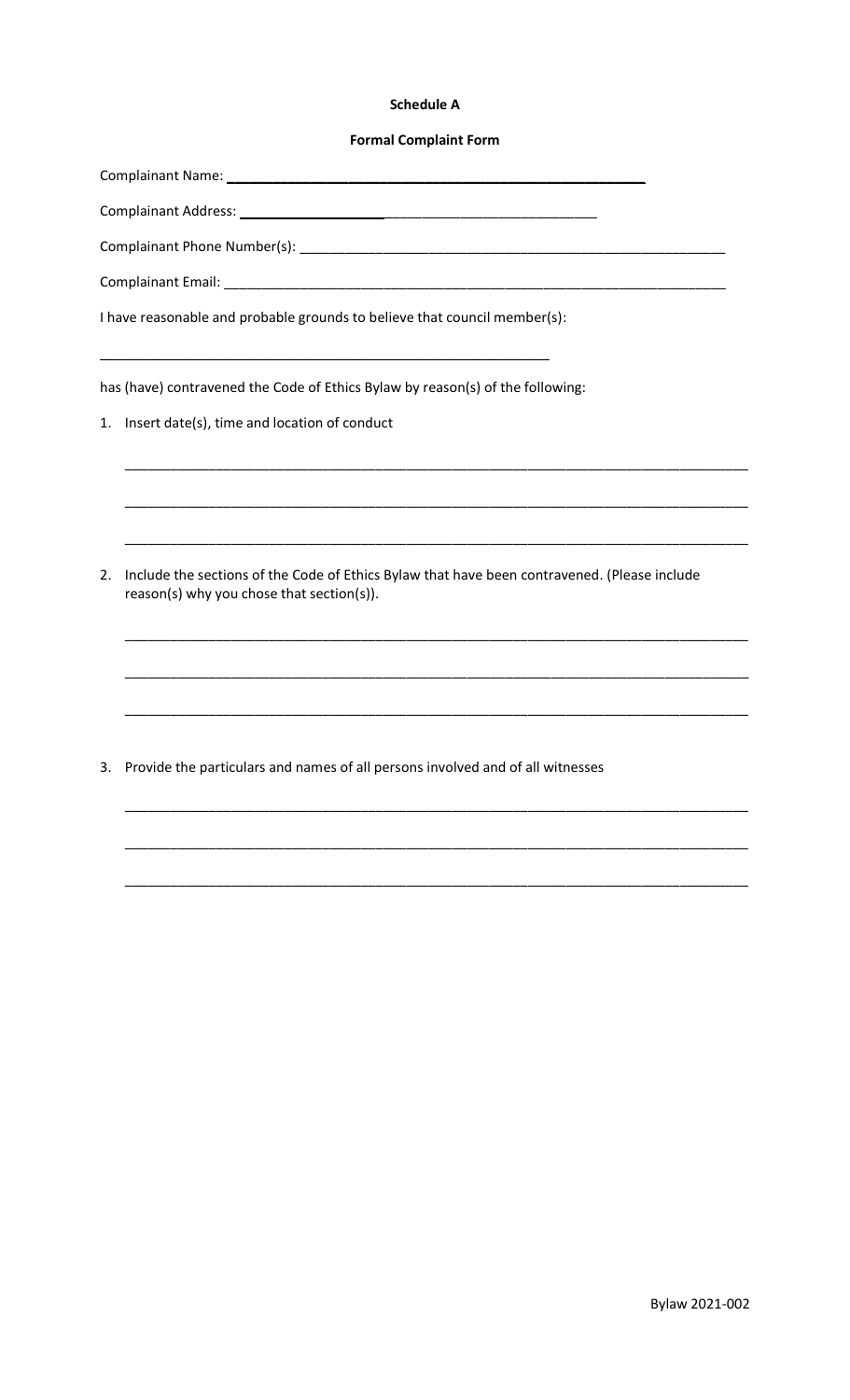4. Provide contact information for all people

\_\_\_\_\_\_\_\_\_\_\_\_\_\_\_\_\_\_\_\_\_\_\_\_\_\_\_\_\_\_\_\_\_\_\_\_\_\_\_\_\_\_\_\_\_\_\_\_\_\_\_\_\_\_\_\_\_\_\_\_\_\_\_\_\_\_\_\_\_\_\_\_\_\_\_\_\_\_\_\_\_\_ \_\_\_\_\_\_\_\_\_\_\_\_\_\_\_\_\_\_\_\_\_\_\_\_\_\_\_\_\_\_\_\_\_\_\_\_\_\_\_\_\_\_\_\_\_\_\_\_\_\_\_\_\_\_\_\_\_\_\_\_\_\_\_\_\_\_\_\_\_\_\_\_\_\_\_\_\_\_\_\_\_\_ \_\_\_\_\_\_\_\_\_\_\_\_\_\_\_\_\_\_\_\_\_\_\_\_\_\_\_\_\_\_\_\_\_\_\_\_\_\_\_\_\_\_\_\_\_\_\_\_\_\_\_\_\_\_\_\_\_\_\_\_\_\_\_\_\_\_\_\_\_\_\_\_\_\_\_\_\_\_\_\_\_\_ 5. Number of exhibits attached (if applicable): \_\_\_\_\_\_\_\_\_\_\_\_ 6. If more space is required, please attach additional pages as required.

**I declare that the information given by me with respect to the above statements is true in all respects. I understand that signing a false affidavit may expose me to prosecution under the Criminal Code of Canada.** 

| $\cdots$<br>-- | Dated this |  |  |  |
|----------------|------------|--|--|--|
|----------------|------------|--|--|--|

*No*

(*Signature of Complainant)*

\_\_\_\_\_\_\_\_\_\_\_\_\_\_\_\_\_\_\_\_\_\_\_\_\_

**For Office Use Only**

| (Date received)                                                                   | (Reference number)               |
|-----------------------------------------------------------------------------------|----------------------------------|
| (Signature of                                                                     | <i>(i.e. Designated Officer,</i> |
| Administrator, or other applicable position pursuant to subsection<br>5 of bylaw) |                                  |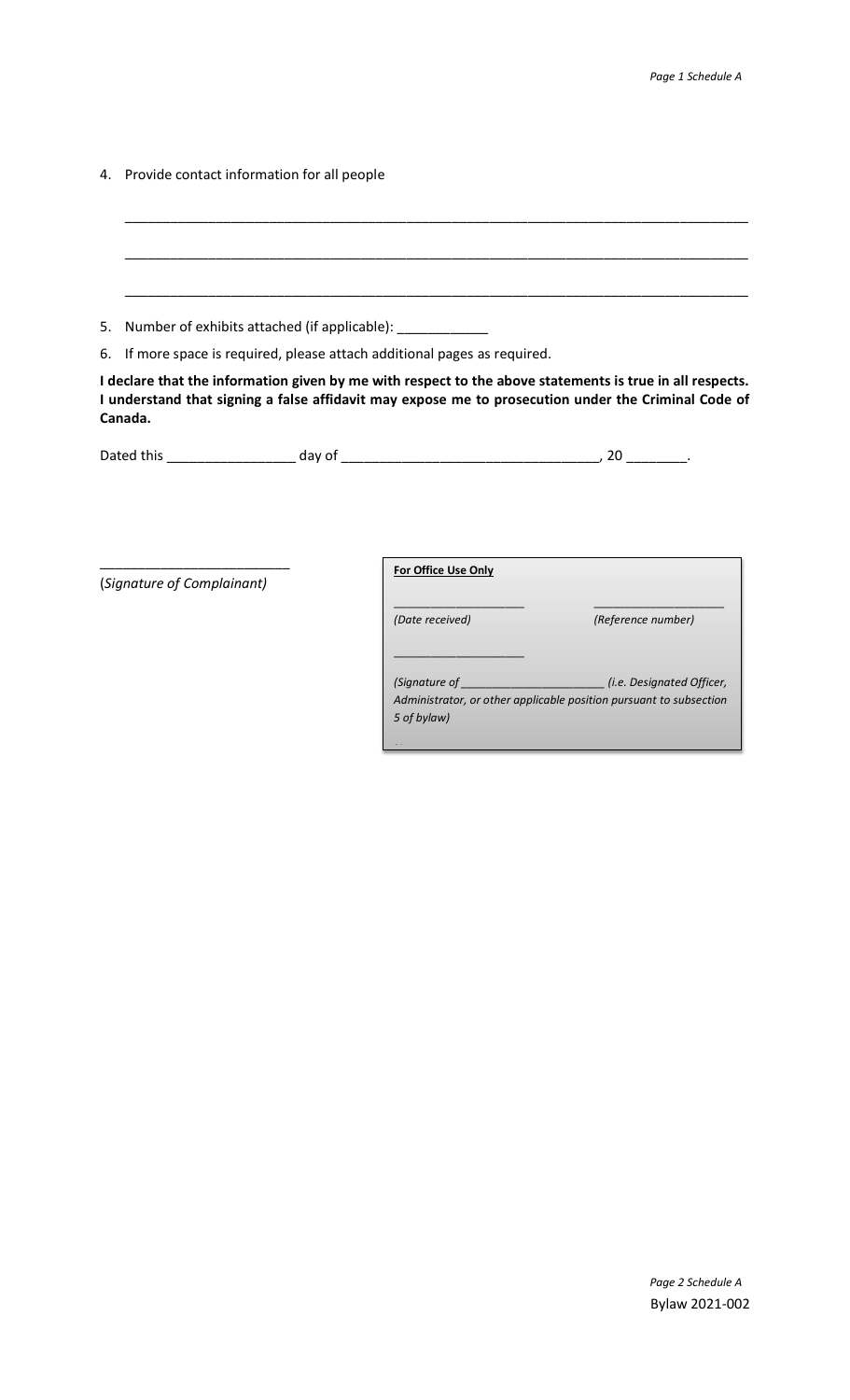# **Schedule B**

# **Receipt of Complaint**

I acknowledge that I have received a completed Complaint Form as prescribed in the Code of Ethics Bylaw, Schedule A, from:

|                       | dated on the                               |
|-----------------------|--------------------------------------------|
| (Name of complainant) | (Date the complainant signed)              |
| Dated at              | on                                         |
| (Location)            | (Date of issuing the Receipt of Complaint) |

\_\_\_\_\_\_\_\_\_\_\_\_\_\_\_\_\_\_\_\_\_\_\_\_\_\_\_\_ (Signature of Designated Officer)